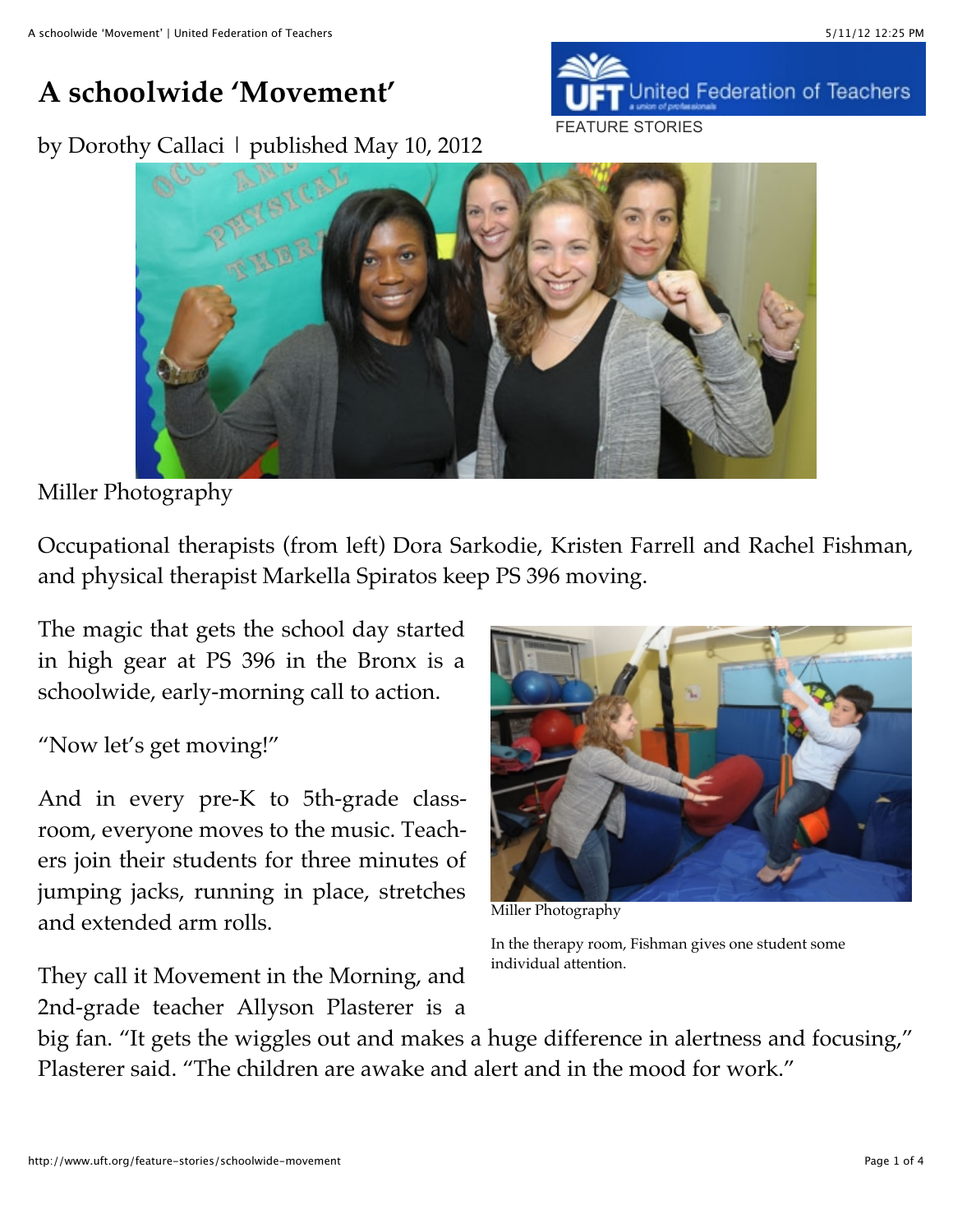"The bonus is that the kids love it, so they start the day in the right mood," she said.

Aware of how important it is for children to be active and feel positive about their bodies, Dora Sarkodie, one of PS 396's three occupational therapists, initiated the schoolwide, start-of-the-day program in September. The idea, she said, was to couple fun movement with modern upbeat music to motivate students to move and prepare their minds for learning.

Morning movement takes only a few minutes but its value stretches through the day, says Principal Nicole Tine.

The Bronx school is an ASD Nest Program school — an inclusion program for higherfunctioning children with autism spectrum disorders nested in a supportive neighborhood school to create an environment that helps them learn how to function well academically, behaviorally and socially in integrated classrooms and in their communities.

Classes are small and taught by two trained teachers working collaboratively with a large support staff of occupational, physical and speech therapists as well as music, art and gym teachers. Kindergarten combines four ASD children and eight typically developing children. The ratio changes as the children mature, reaching a 4-to-16 ratio in grades 4 and 5.

With Movement in the Morning, Sarkodie moved exercise from the therapy room for a limited few into the classroom so everyone would benefit.

"We don't just focus on one child at a time, but on everyone all the time," Sarkodie said.

Seeing the positive effect of the morning exercises, many teachers have incorporated movement activities during the day to keep the wiggles from creeping back in. Some teachers find movement activities particularly helpful after lunch and the hurly-burly of the cafeteria. Then it's time for a few minutes of yoga music, lights turned low and some relaxed movement to get everyone in the mood for learning in the afternoon. On testing days, the staff adds relaxation movements.

The trio of occupational therapists said their work helps students, particularly those with autism spectrum disorders, to regulate themselves and develop fine motor skills.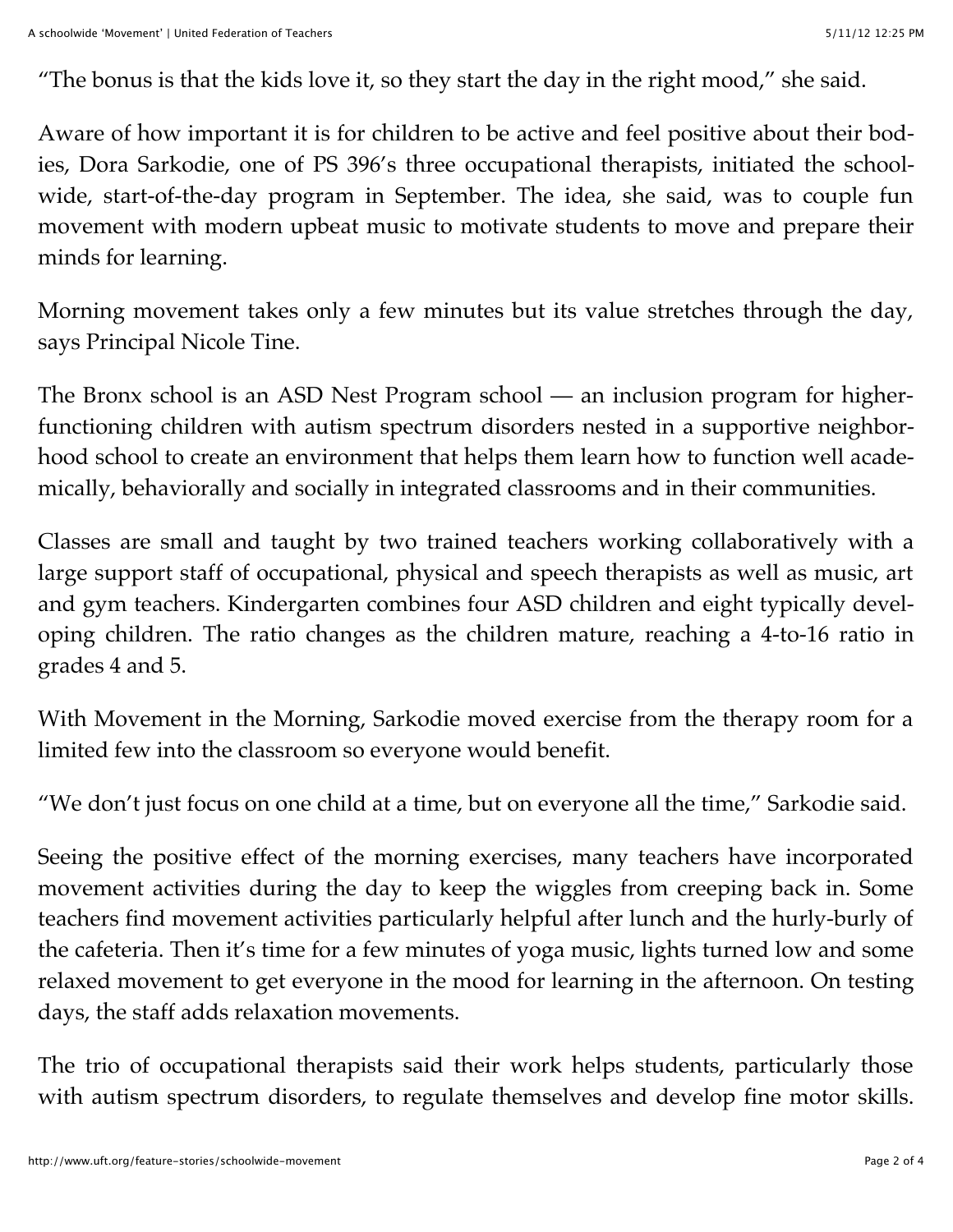Physical therapist Markella Spiratos, on the other hand, focuses on developing gross motor skills. Working with the gym teacher, Spiratos pushes in or pulls out students to work on dribbling, throwing and catching a ball "to bring a student up to par with others in the class."

"The OT and PT crew are phenomenal," raves 4th-grade teacher Bernice Patten.

"In graduate school, you learn that this is what school should be," Plasterer said of PS 396.



Miller PhotographyIt's elbow to knee to start the day in Bernice Patten's 4th-grade class.